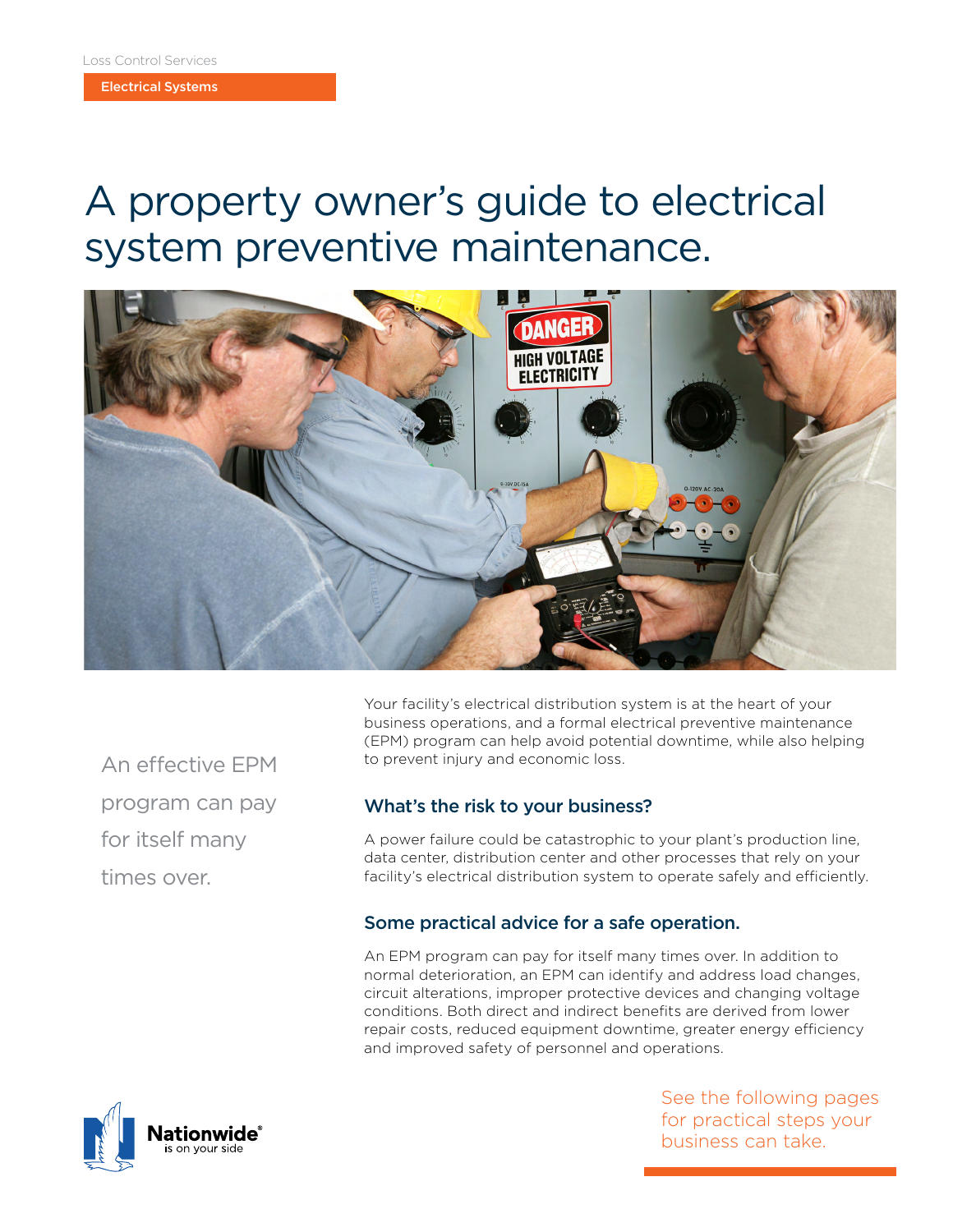

An infrared scan of your power system is a cost-effective way to identify problems.

A key element of your EPM is to retain the services of a properly trained, licensed and insured professional electrician — knowledgeable of state and local electrical codes — to perform an inspection of your facility's electrical distribution system. In selecting an electrician, you should perform the following checks:

- $n =$  Ask for licenses to ensure they are current
- n Obtain certificates of insurance and check certificate dates
- $\blacksquare$  Ensure your electrician understands the level of inspection to be conducted, including the potential use of emerging technologies such as thermal imaging and ultrasonic testing

National Fire Protection Association (NFPA) 70B Recommended Practice for Electrical Equipment Maintenance is the industry standard for preventive maintenance for electrical, electronic and communication systems and equipment installed in industrial plants, institutional and commercial buildings, and large multi-family residential complexes. An effective EPM program consists of a series of specific inspection and testing procedures.

# Creating a six-step EPM program for your facility.

## STEP 1 — PLAN

The success of your EPM depends on good planning, especially when performing emergency repair work. To create your plan:

- I Identify the people and resources needed to perform specific tasks and appoint an EPM supervisor to oversee your facility's program
- $\blacksquare$  Verify you have all necessary wiring diagrams, schematics and manuals needed for troubleshooting your facility's electrical distribution system
- Develop detailed safety and work procedures to carry out your plan

### STEP 2 — INSPECT

The inspection phase of your EPM should include the following steps:

- Assess all electrical equipment including motors, transformers, circuit breakers and controls — to enable the EPM supervisor to prioritize each plan component
- Check the condition of electrical protective devices such as fuses, circuit breakers, protective relays and motor overload relays to ensure each component is in good physical condition and is operating within its load level rating

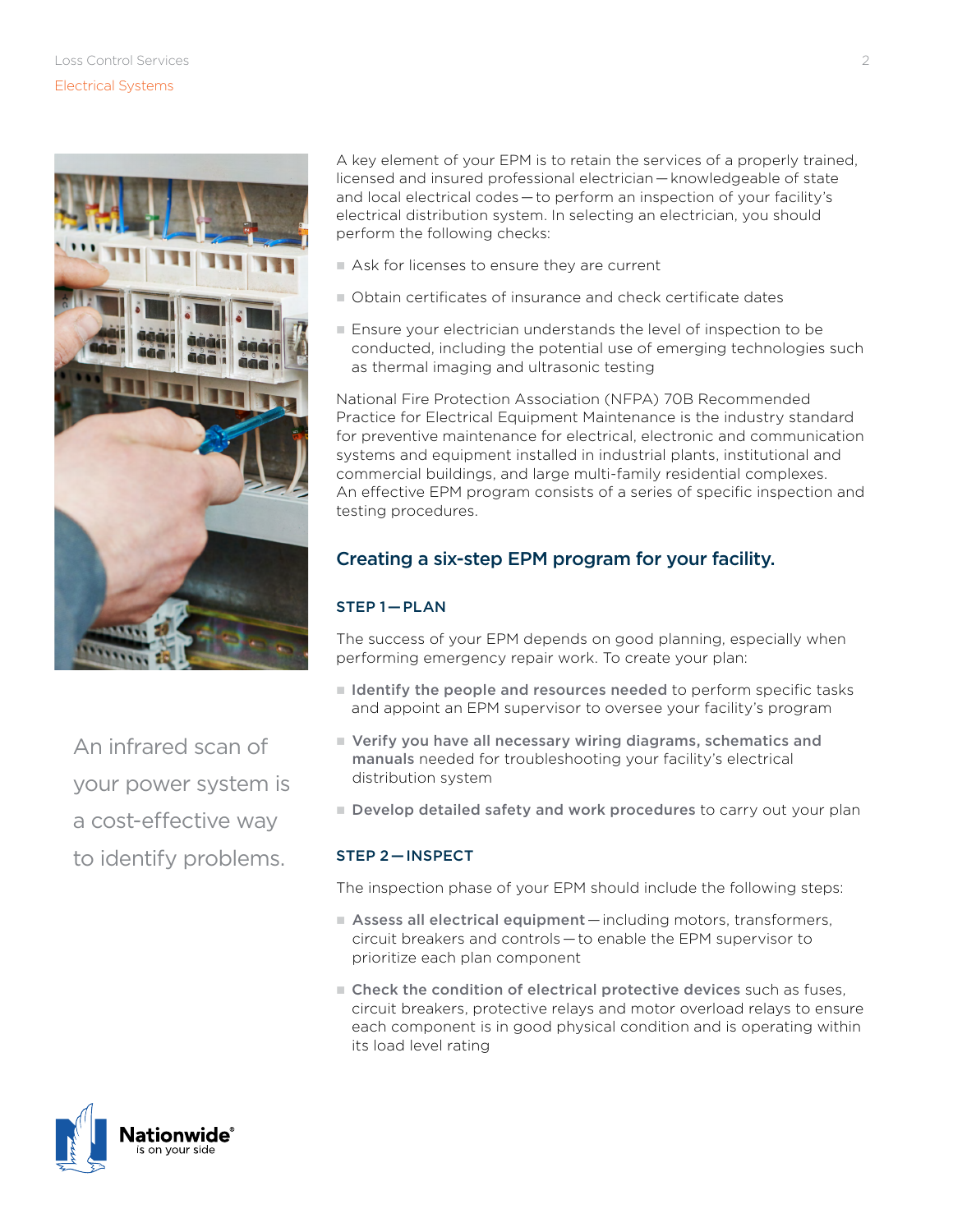#### STEP 2 — INSPECT *(continued)*

- I Identify environmental or operating conditions which may impact maintenance frequency
- $\blacksquare$  Determine if inspections will require instruments such as infrared viewers and ultrasound transducers; NFPA 70B and 70E® Standard for Electrical Safety in the Workplace® guidance should be followed for safe work practices and personal protective equipment selection and use

Important note: An infrared scan of your power system provides you with a cost-effective way to discover potential problems within your electrical distribution system and should be performed at least annually. Contact Nationwide® Loss Control Services to inquire about having a scan performed at your facility.

#### STEP 3 — MAINTAIN

Testing, cleaning, tightening and lubricating are all key maintenance tasks that qualified professional electricians are trained to perform. Be sure to consult manufacturer's literature before attempting any maintenance work on electrical components.

#### STEP 4 — RECORD

Recording test and other data can help set maintenance intervals, isolate troublesome equipment and provide a baseline for predicting when insulation or other components are starting to fail. Test result records should always include the date, identification of equipment tested and pertinent data about any problems discovered. System conditions such as load current, voltage, temperature and other related information can help determine how close components are to being overloaded. Test and record forms should be developed and tailored to your company's specific needs. NFPA 70B also provides ideas and examples of forms.

#### STEP 5 — EVALUATE

An accurate evaluation of test results is the most important step in the EPM process. Analysis of records will allow you to determine if additional maintenance needs to be performed and to pinpoint problems which might otherwise go unobserved.

#### STEP 6 — DETERMINE MAINTENANCE FREQUENCY

Many recommended maintenance intervals are annual, but specific components or conditions may require greater frequency. NFPA 70B, Table L provides guidance on maintenance and testing intervals.



An accurate evaluation of test results is the most important step in the EPM process.

Questions? Contact Nationwide Loss Control Services: 1-866-808-2101 or LCS@nationwide.com.